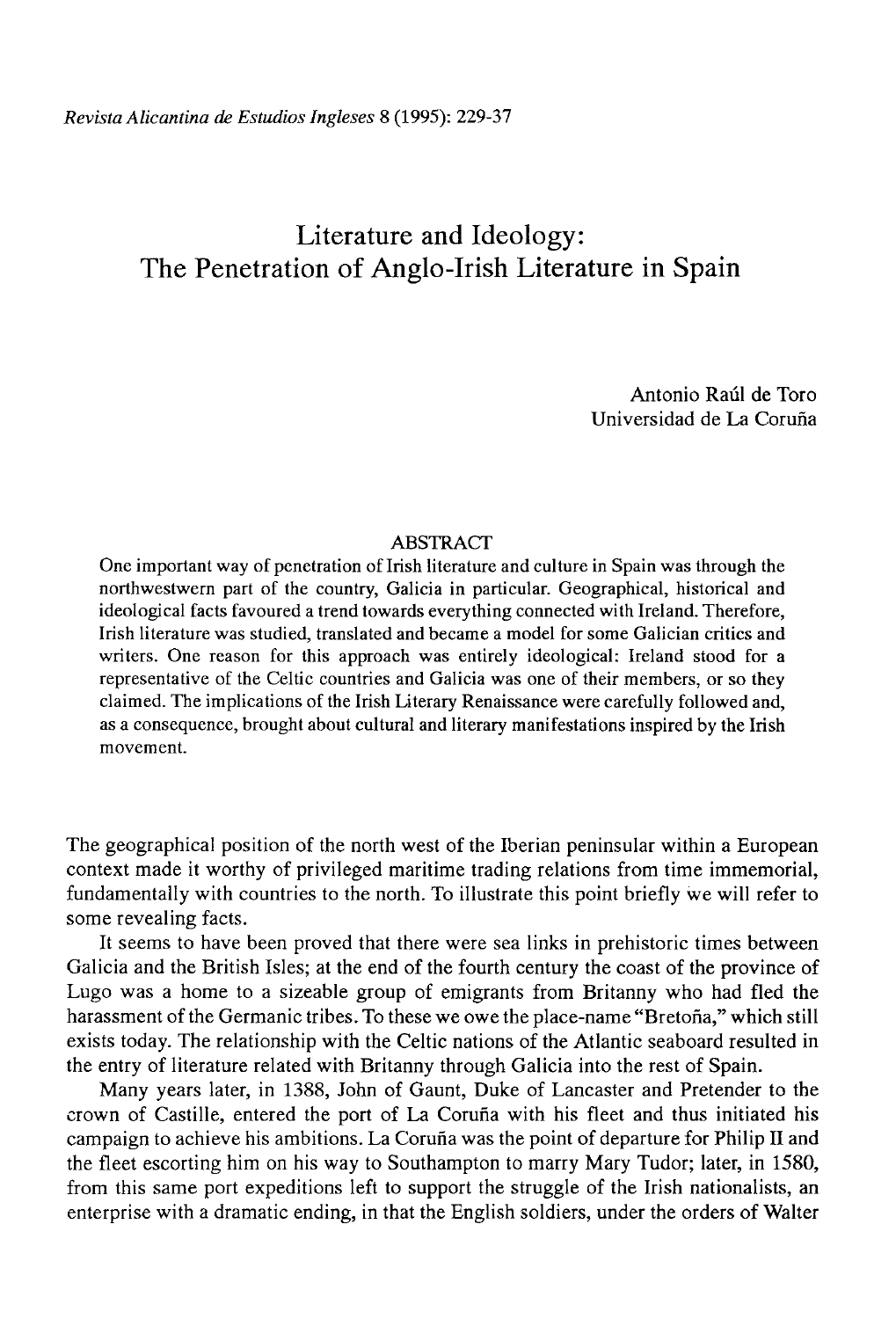Raleigh and the poet Edmund Spenser, ruthlessly butchered all their prisoners, an event which caused a great impression in Europe. Again, in 1588, the Spanish Armada set sail from La Coruña, returning to this same destination after the disaster had been consummated. As a result, Drake and Norris carried out reprisals, attacking and besieging the city, although they were finally beaten off. Another significant event took place in 1589, when Pope Clement IV appointed an archbishop of Dublin, then in exile, with residence in Santiago de Compostela. La Coruña and Ferrol also had sizeable communities of Irish exiles, and in 1603 the Irish College was founded in Santiago. In 1689 the "Spanish packet," otherwise known as the "Corunna boat" made her maiden voyage, carrying mail between La Coruña and Falmouth in Cornwall, and making an average of twenty trips a year until 1815. We might also point out, finally, the retreat of the British army by sea from Corunna and the death of Sir John Moore at the battle of Elviña during the Peninsular War.

These are just a few of the facts which show the strategic importance of the north west of the Iberian peninsular, turning it into a place of strategic interest with regard to sea routes towards the north of Europe, especially towards the British Isles. Even today legal protocol refers to lands bordering the sea as being bounded by "England, by way of the sea." It is thus hardly surprising that these historical events should have had repercussions in the world of culture in Galicia, there being a special interest in what could be called "the Irish problem."

It might be asked why Galician intellectuals and writers should have felt such sympathy towards the Irish in their long drawn out struggle against the English. One possible answer may be found in the social situation within Europe after the fall of Napoleonic power. Contemporary with the liberal revolution in France in 1830, the Romantic movement spread throughout Europe by means of political liberalism. In Spain the liberal restoration took place after the reign of Fernando VII, with all that that implied. Spain was a suitable breeding ground for the essences of this movement of liberalism, that is, among other things at a personal and political level, the emphasis on the self and the struggle against "tyranny" in the broadest sense of the word. It is within this context that the regionalist movements in Galicia and Catalunya in the 19th century must be understood, and one fundamental point of reference, at least in the case of Galicia, is represented by Ireland, considered a "sister nation," with its long history of catastrophes, but which, in spite of everything, never faltered in its fight for independence.

Regionalists like Alfredo Brañas, reformists like Concepción Arenal, poets such as Eduardo Pondal, historians such as Manuel Murguía, the husband of Rosalía de Castro, among others, turned to the Irish model when they spoke of the problems of Galicia. Nonetheless, interest in Ireland must be understood in a wider context; in other words, Ireland held an interest above all as a member of the Atlantic Celtic community, as was commonly accepted in the second half of the nineteenth century. The Celtic myth was introduced into Galicia by the historian José Verea y Aguiar in his book *Historia de Galicia* which was published in 1838; in this book he tries to demonstrate that everything Galician is Celtic, from its name to its language and customs, and he makes a comparative study of the cultural manifestations of Galicia with those of other Celtic countries, particularly Britanny and Ireland. From the date of this book on, the myth of Celtic Galicia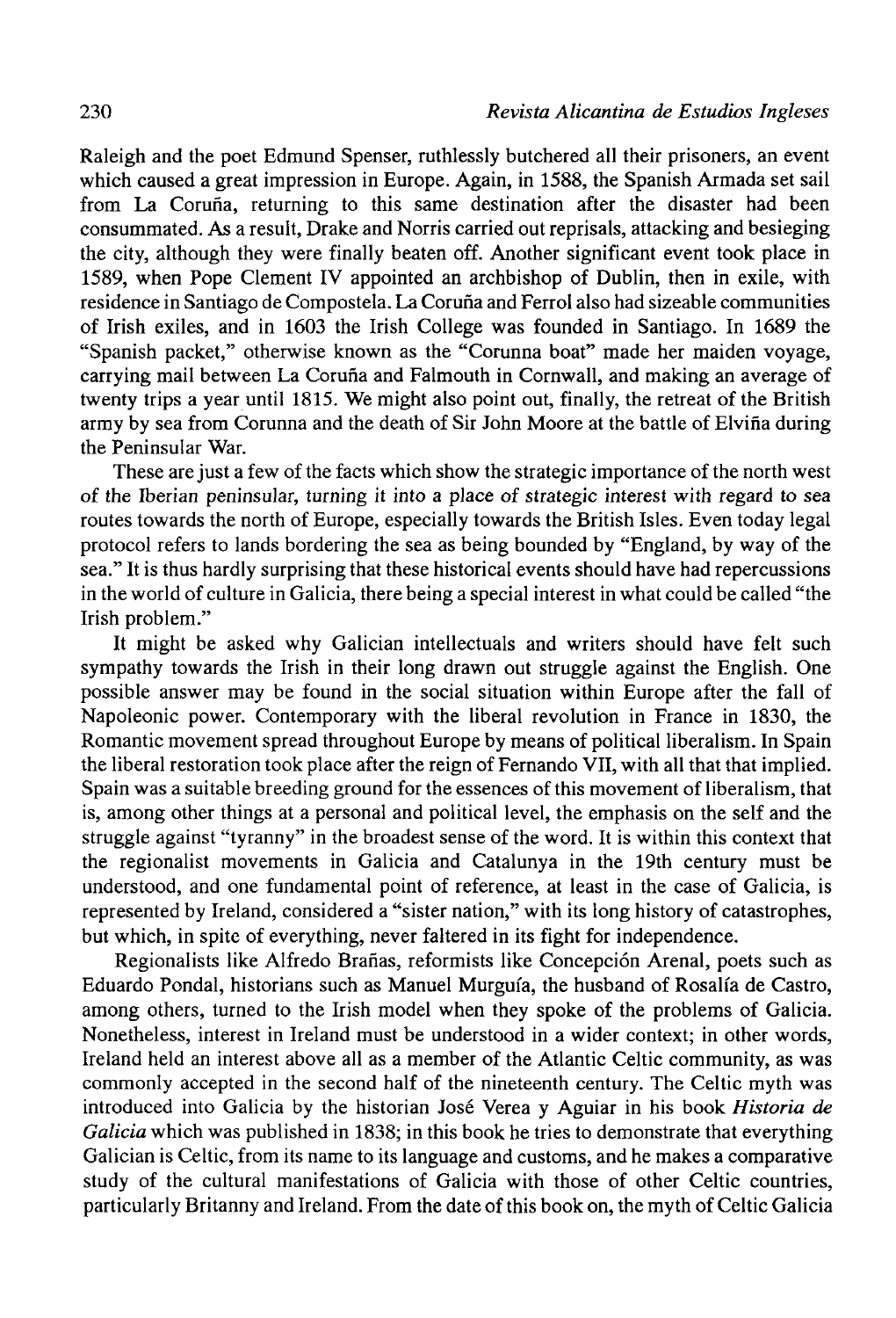## *Literature and Ideology* 231

is accepted by most Galician intellectuals, and is widespread, so much so that it becomes the main distinguishing factor of Galician identity within the Spanish state. This does not mean that everyone agreed, as, in fact, a break was produced between the "Celtistas," who felt a personal compromise with Galicia, defended its culture and were regionalists, and the "non-Celtistas," who were not. This situation remained more or less unchanged until the first third of the present century. Thus Ireland was ever-present and a compulsory point of reference, as is shown by the large number of political, social, cultural and literary articles published in magazines and newspapers.

It is necessary to stress, at this point, the role played by one magazine in particular. From 1920 to 1936 the magazine *Nos* was published, playing a major role in the development of Galician culture, as far as the popularization of European literature, the study of archeology, folklore, ethnography and literature were concerned. *Nos* was one of the most important expressions of the cultural awakening of modern Galicia and of the deepening of a nationalist conscience. This does not mean that this magazine was the first to take this step, as it was no more than one link in the chain of the process of dignifying the country culturally, a process which had already begun in the last third of the nineteenth century, following the pattern of other European regionalist movements. But the real importance of this magazine lies in its incorporation of the Galician language in all fields of knowledge, with the aim of putting it on an equal footing with Spanish itself, and to show that Gallego could be used for other purposes than literature and everyday language.

This interest in promoting the language as a differentiating factor for a community implied, besides, the defence of political rights so far denied it. In this way, the intellectuals involved in *Nos* looked for parallels in other Celtic peoples, and found their model, fundamentally, in Ireland. From this point of view, the so-called "Irish Literary Renaissance" had many parallels with what was happening in Galician literature under the name of "O Rexurdimento."

When the intellectuals who made up the so-called "Cova Céltica" began to probe into the origins and identity of Galicia, they realized that Galician culture lacked the mythical heroes found in the Greek and Roman tradition. It was found to be necessary to look for the cultural roots, and, as defenders of the Celtic identity of Galicia, they had no difficulty in finding legendary héroes in the Irish tradition. Such is the case of the legend of Breogán, who appears in the *Lebor Gabala Erenn* and who today forms an inseparable part of the Galician cultural background, being named in the Galician National Anthem.<sup>1</sup>

In the last quarter of the nineteenth century, Murguía made him known among his contemporaries at the discussions at the bookshop of Carré Aldao and in his publications, and the poet Eduardo Pondal, also known as "the Bard," influenced by the Ossian poems of Macpherson (1736-96), would make these héroes known popularly, together with those of his own creation, in *Queixumes dos pinos.<sup>2</sup>*

The magazine *Nos,* in this sense, channelled the studies about Galicia's ties with the European pan-Celtic movement, together with the political and cultural implications which it implied. Thus the political and cultural events in Ireland which had to do with its independence from Great Britain were followed with great interest by the intellectuals of *the Nos* generation. Ireland was of interest because it was a sister nation, and its struggle for independence was viewed with sympathy. This is clearly seen when issue number 8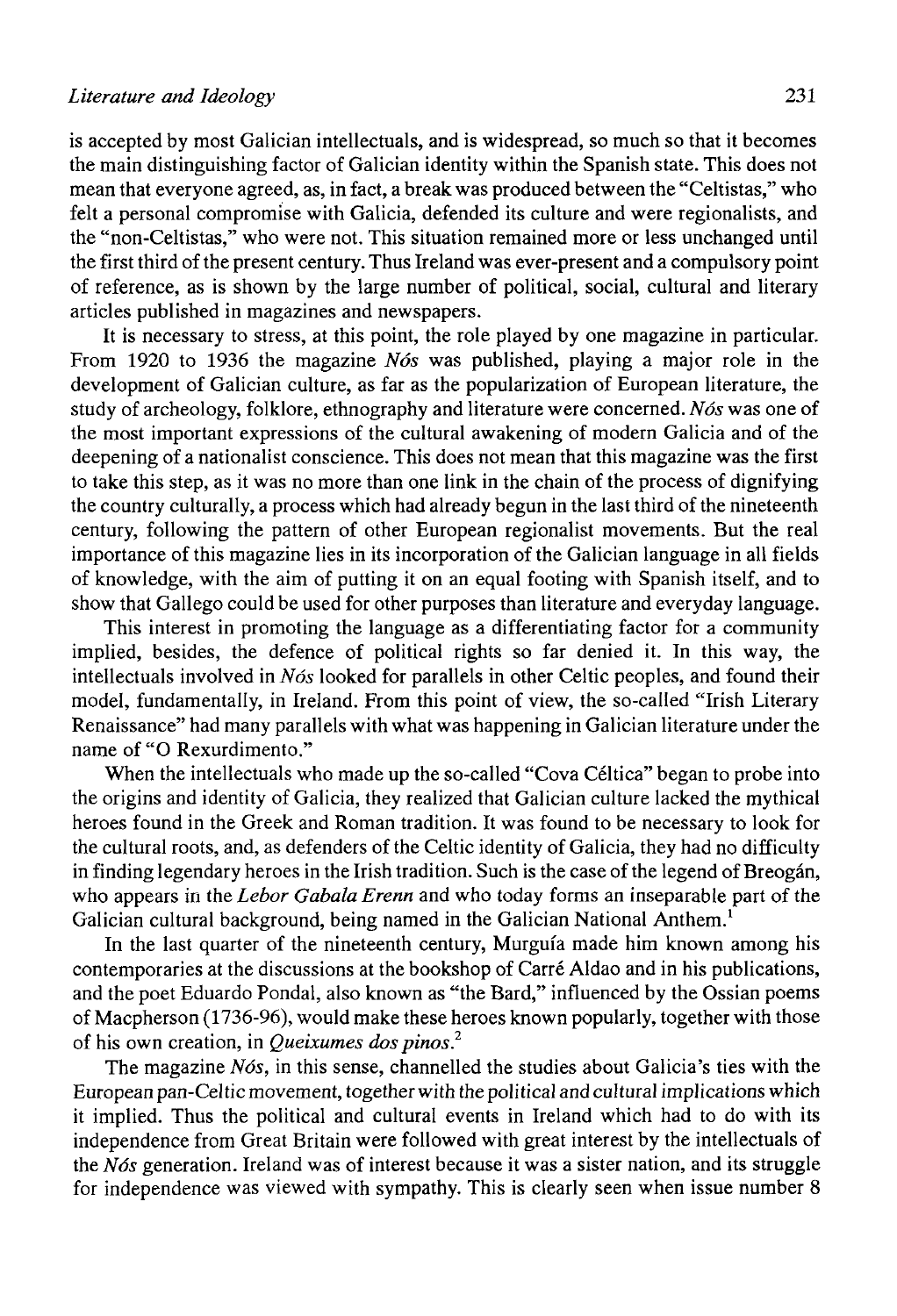of the magazine, corresponding to December 1921, is devoted wholly to the memory of Terence MacSwiney, a writer and mayor of Cork, who had died after carrying out a politically motivated hunger strike.

Following in this line, one could mention, among others, articles such as "Irlanda e Galiza," a study about geographical parallelisms and historical events relating the two countries to each other, "O mes de santos nos pobos celtas," "O movemento pan-celtista," "Encol de poesía bárdica," and "Sant Yago na Bretaña." These articles try to explain that the culture of the Celtic peoples has much to do with Galicia, and so to attempt to come closer to them is no vain enterprise. They are signed by prominent figures in modern Galician literature, such as Vicente Risco, Ramón Otero Pedrayo, Ramón Cabanillas and Castelao.

We mentioned above that since the nineteenth century the myth of Celtism had served as a binding element in defence of the exaltation of everything Galician, but a consistent theoretical base was missing. This philosophical "scaffolding" was supplied, at least at the beginning, by Vicente Risco in various publications, to justify the reasons for an approach to the European nations on the Atlantic coast in all spheres.

Risco agreed with the thesis of Oswald Spengler concerning the decadence of the west, and judged that, given the Mediterranean character of western civilization, the hour had arrived for a renaissance of the Atlantic peoples, as, according to him, everything seemed to point to a shift in the centre of civilization from the Mediterranean to the Atlantic; he says that, once the great European power has been destroyed, the circumstances are favourable for a development of Celtism in the creation of an Atlantic civilization. He lists the seven Celtic nations of Europe: Scotland, the Isle of Man, Ireland, Wales, Cornwall, Britanny and Galicia, all of them symbolized by the lost civilization of Atlantis. In this respect he says the following:

Was Atlantis a historical continent? It maiters little. Atlantis, today covered by the briny waters of the ocean, is a symbol: it is the symbol of our Celtic civilization, darkened and subjected by an alien enemy civilization, that is the Mediterranean civilization, brought here by Román imperialism, the prototype of all imperialisms. (Risco, *Obra completa* 74)

Parallel to this, the interest displayed by *Nos* in Irish letters is put into print, in the first place, in an analysis which Vicente Risco makes of the literary figure of W. B. Yeats (1865-1939), which has for its title "Letras irlandesas: W. B. Yeats." This introduction to the works of Yeats is followed on numerous later occasions by the translation of "Cathleen ni Houlihan," preserving the same title, and that of "Our Lady of the Hills," which in its Gallego versión is "Nosa Señora dos Outeiros." Despite the facts mentioned above, the same folk drama appears years later, in 1935 to be precise, issued by the publishers of *Nos*  under the title of "Catuxa ni Houlihan," in *Dous folk-dramas deW.B. Yeats,* translated into Gallego by Plácido Ramón Castro and the brothers Vilar Ponte, forming part of the book.

In issue number 26, corresponding to the month of February 1926, Vicente Risco publishes the first of several articles about the panorama of Irish letters under the title of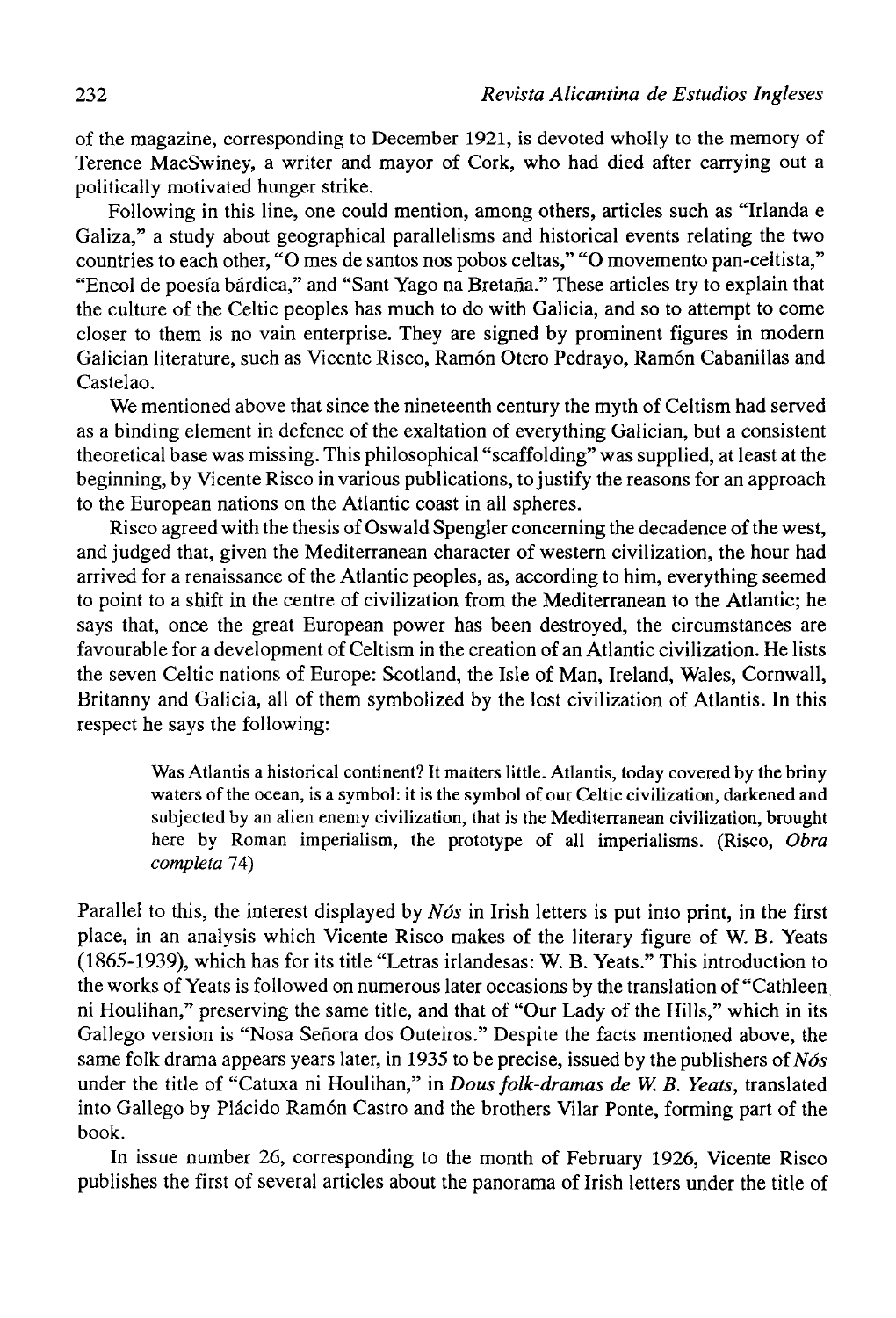## *Literature and Ideology* 233

"A moderna literatura irlandesa," which will be the preface and introduction to lengthy passages of *Ulysses,* by James Joyce, published in issue number 32. The translation of these pages into Gallego by Otero Pedrayo deserves mention as being the first in Spain, before that of any other Peninsular tongue. It is also necessary to acknowledge the valour of Risco and Otero Pedrayo when they speak of Joyce, as the latter represented the opposite of the cause defended by *Nos,* that is, sympathy for Irish nationalism as a model to be followed in Galicia. As far as *Nos* was concerned, Joyce, together with other Irish writers, was a representative of Celtic values and genius, and if only for this reason deserved preferential attention in the magazine. All in all, the success of Joyce's work in Spain meant the triumph of the Atlantic movement, or, in other words, of "Celtism."

The translation of these fragments of *Ulysses* was made directly from English, as is reflected in the title "Postos en galego do texto inglés" (translated into Gallego from the English text), and its success owes as much to its exaltation of the Celtic spirit as to the special interest shown by the magazine in Galicia entering European literary circles without Madrid as literary "intermediary." The translation published in 1926 was carried out using as its original the 1925 edition of *Ulysses* prepared by Shakespeare and Company in Paris. The fragments chosen by Otero correspond to the chapter entitled "Ithaca" and to the end of "Cyclops," according to the order established in the translation.The origin of the former fragment is explained by Joyce himself in the following way:

I am writing "Ithaca" in the form of a mathematical catechism. All the events are resolved into their cosmic physical  $\&$  equivalents, e.g. Bloom jumping down the area, drawing water from the tap, the micturition in the garden. .. . (Qtd. Ellmann 516)

The fragment translated from "Cyclops," on the other hand, is written with the tone of a parody, and deals with the provocative issue of Irish nationalism.

Vicente Risco himself felt attracted by Joyce, and the outcome is a creative work entitled "Dédalus en Compostela." All the aforementioned demonstrates that Nós was in the forefront of European culture. Later on, Otero Pedrayo published an article entitled "Notes on the Landscape of Ancient Irish Epic," and finally, following the order of appearance in the magazine, the Gallego versión of the book *Lebor Gabala Erenn,* also known as the *Book of Invasions,* is published in instalments.

In the introduction to the above mentioned article on Yeats, entitled "Irish letters: W. B. Yeats," Vicente Risco includes a brief poem by this poet as an illustration for his readers, not without warning his readers beforehand: "Even though I do not like translations, I am here offering you one." The title of the poem in Gallego is identical to that of its English original "To an Isle in the Water," and is remarkably faithful to the source text, maintaining in the Gallego version the type of assonance of rhyme in the even numbered lines, a typical feature of popular poetry and of ballads in English literature.

"Our Lady of the Hills," on the contrary, is a very short story which once again takes Irish folklore as its point of reference. Vicente Risco, its translator, in the introduction to Yeats' work which we have already mentioned, indicates that he would like to offer some tales by this writer in the magazine, and he cites several of these, among which is that which we are dealing with now, translated under the title "Nosa Señora dos Outeiros."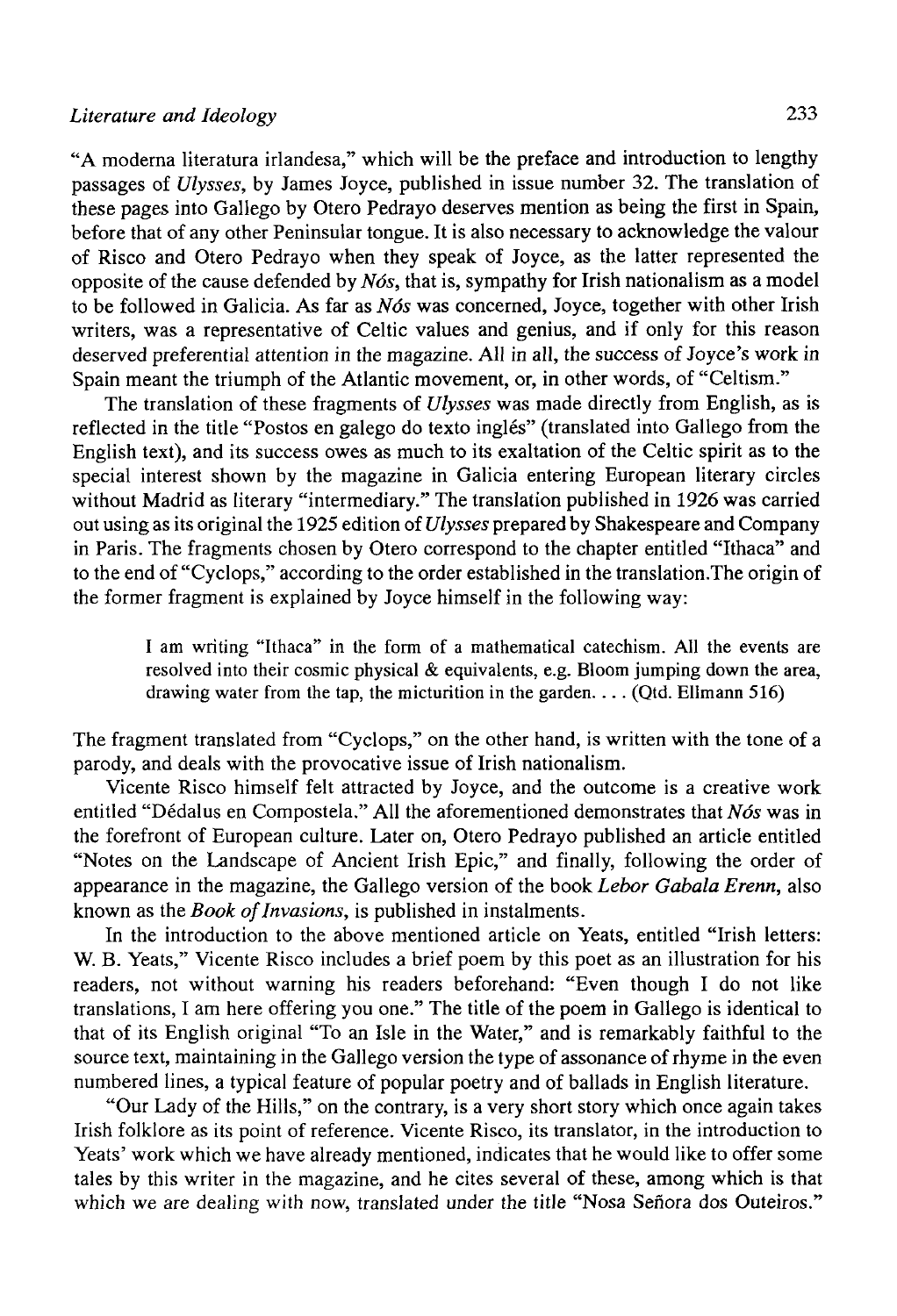Risco's versión is impeccable, both from the aesthetic point of view and from that of being faithful to the original text, which is no mean feat when translations are under consideration.

The last translation we shall comment on is "Cathleen ni Houlihan." This is a short one-act play in which the subject of nationalism is once again dealt with. Yeats, in a letter written to Lady Gregory (1852-1932), explains to her the origins and significance of this folk-drama: Cathleen represents Ireland, the source and inspiration of countless legends and songs. The translator is, in this case, A. Vilar Ponte, who makes a relatively free translation, taking some liberties which, to say the least, are controversial. It is highly likely that the translator was more interested in the subject itself than in the aesthetic aspects of the play, though this is not to say that the general tone of his version is unacceptable.

We pointed out at the beginning of this article that the Galician literary movement known as the "Rexurdimento," with Rosalía de Castro, Curros Enríquez and Eduardo Pondal as its foremost figures, aimed to rescue the Galician language from its exclusively popular oral usage and raise it to a literary category. Naturally, this was only the first step, and little by little those interested in its recovery realized that the survival and the future of Galician culture meant it opening up to other European cultural circles, not necessarily coinciding with the indigenous regional ideal, a need that the *Nos* generation understood only too well in the first third of the present century.

In Ireland something of the same thing happens with the Irish Literary Renaissance at the end of the nineteenth century and the beginning of the twentieth, a movement combining a solid political nationalism with a great interest in the Gaelic literary tradition, and the founding of the Gaelic League in 1893 which may well be paralleled in Galicia by the "Irmandades da Fala" (Brothers of the Tongue). As is known, literary figures representative of this Irish renaissance are, among others, Yeats, Lady Gregory, Synge (and those in the Abbey Theatre group), George Russell (AE), Padraic Colum, Lord Dunsany and James Stephens.

The need for Galician culture to know and transpose to its language other foreign literary experiences finds another champion in Plácido Ramón Castro del Río. He is the personification of three basic qualities which serve as the bridge between English and Galician cultural expressions: a profound belief in his mission, a wide knowledge of English literature, and a great poetic sensitivity.

Correa Calderón, *inA Nosa Terra* expressed clearly the pressing need to establish ties with European literature, at the same time as he brought out three brief translations of Osear Wilde, Ornar Al-Khayyám and Rabindranath Tagore:

We must give to contemporary Galician literature a new and modern sense. We must also attempt to conquer that the Galician language should be flexible and ductile, in order to chisel in it new forms, new ideas .. . Notwithstanding the opínions of the elders, that is, that everything Galician should remain in the nineteenth century, we believe should be given all the necessary words whether they are Portuguese, French or Italian .. . Literature and art must possess a modern aesthetics in order to be timeless .. . We must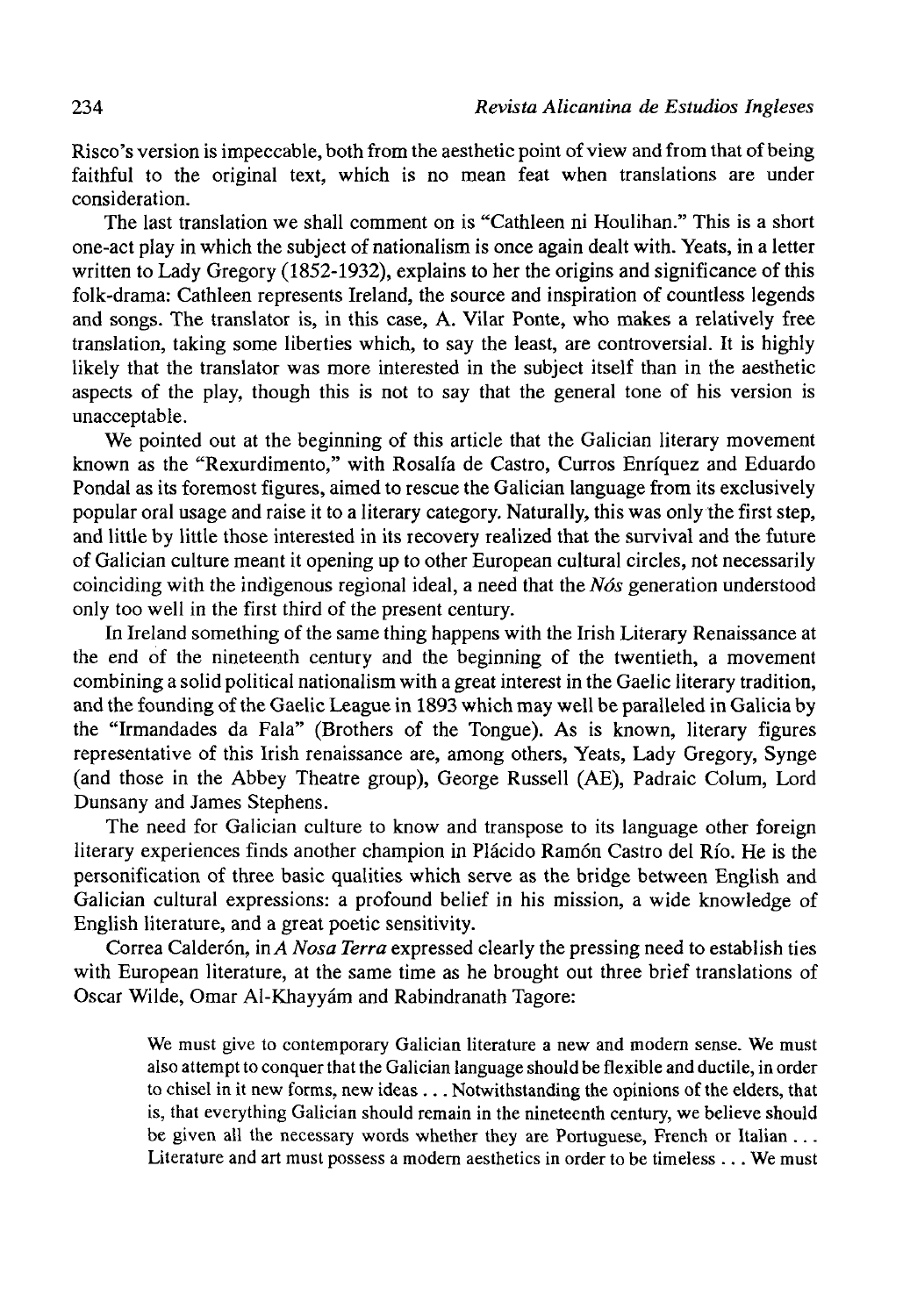make our contribution to giving the essential quality of modernness to this speech of gold and iron. (Calderón 2)

Precisely the latter was to be the task of a large group of writers and critics, among whom are prominent the above-mentioned Vicente Risco, Otero Pedrayo, Vilar Ponte and Plácido R. Castro, by their contributions to newspapers and periodicals such as *A Nosa Terra, El Pueblo Gallego* and above all *Nos.* 

Nonetheless, as has already been pointed out, their search for inspiration was set in England and Ireland, arguing as they did for "Atlantism" (Risco, "A Atlántida"), as against the influence of Mediterranean culture. Plácido Ramón Castro, to our mind, is a key figure, often unfairly forgotten in the process of an approach to English and Irish literature, who put his principies into practice through articles, essays and translations. In fact, echoing an item of news in the British press which had as its principie protagonist the Prime Minister, Lloyd George, who defended the values of "Celtism," he states: "To pay attention to the northern Celtic lands must be part and parcel, the most important element, of what could be called our intellectual foreign policy" (Castro del Río, "O noso profeta" 11). In consequence, English literary expression, once taken as a model, will be reflected in its Galician counterpart, and one of its foremost promotors, as has been said, is Plácido Ramón Castro. Given his background in English, and together with his great love for Galicia, we would be hard put to find anyone else who could understand these cultures any better.

In accordance with his Atlantist ideology which we have mentioned previously, Plácido Castro published an article in 1927 entitled "El teatro gallego" in which he lays out the way he feels the newly-born Galician theatre should go. According to him, Galicia needed its own theatre through which regional drama production could be channeled. He believes that "the existence of an art theatre would stimulate the translation into Gallego of the world's dramatic masterpieces." As a model he quotes the case of Ireland:

> We have at our fingertips a fountain of riches which, as well as containing these essential qualities is especially akin to the spirit of our race: Irish theatre. To inspire ourselves in it would not mean to copy it slavishly; it would mean studying the way in which a sister people of ours has managed to express its dreams, its woes, thus wakening our own latent sensitivity, somewhat drowsy due to so many centuries of intellectual domination by those who are alien to our character. (Castro del Río, "El teatro gallego" 1)

Naturally, the Irish authors he mentions are those in the Abbey Theatre group, that is, Yeats, Synge, Lady Gregory, Lord Dunsany, O'Casey, and, outside Ireland, Barrie, Maeterlinck and Strindberg. The reason why Galician theatre is inspired by that of its Irish counterpart is simple, he asserts: "In no other theatre as in the Irish do we have parading before us all of our own folklore: spells, treasures, witches, demons, fairy tale princesses, outlandish countries, the endless and tragic struggle of the Celtic soul between dream and reality. How vast is the chasm that divides all this from the latest stage success from Madrid." Castro, finally, wonders whether the theatre will come to form an essential part of Galician life as it does of Irish life. This question is shared by his contemporaries, and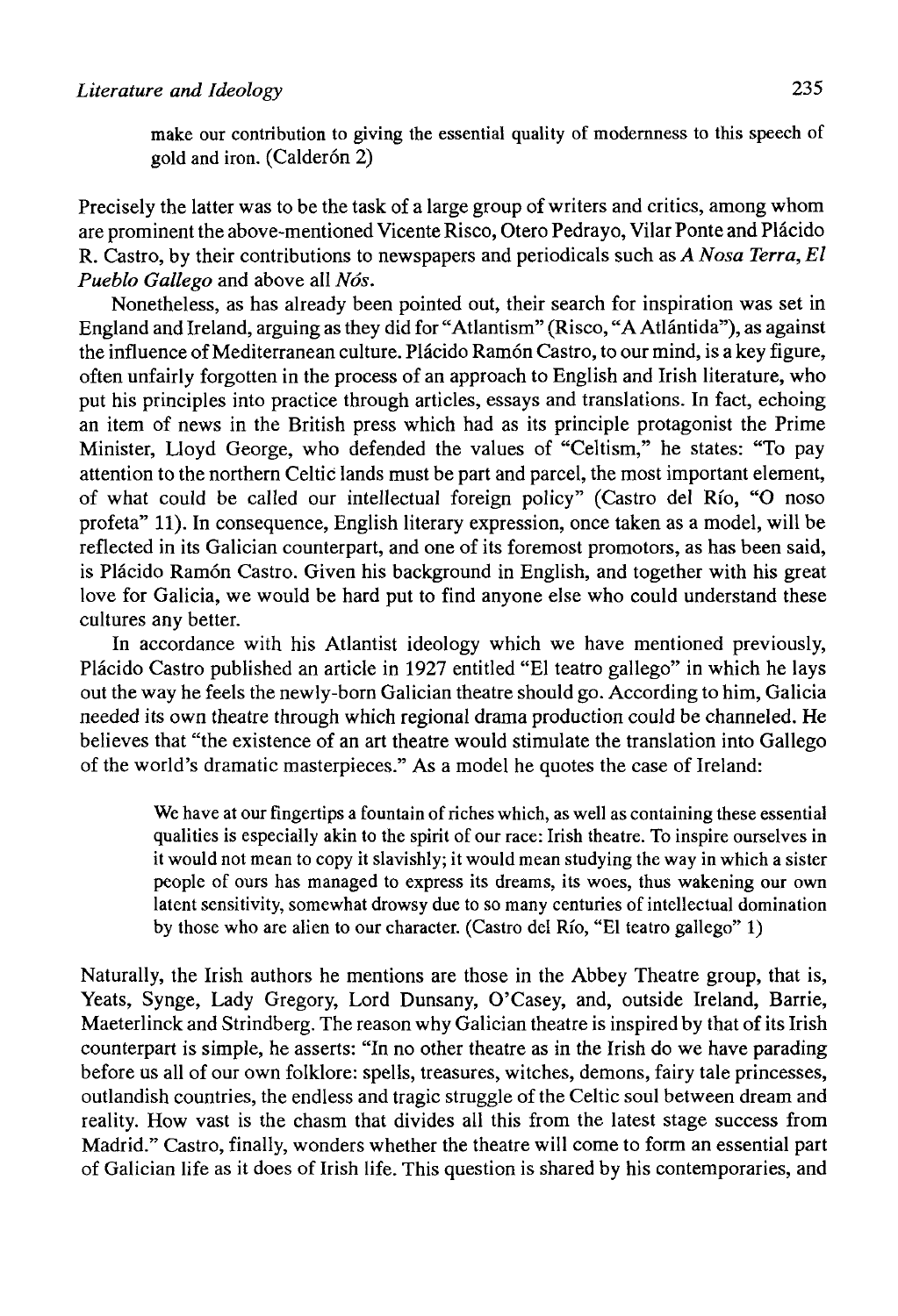the outcome is that translations of the above-mentioned authors start to appear. Castro himself, together with the Vilar Ponte brothers, publishes in 1935 *Dous dramas populares*  by W. B. Yeats, afterwards re-edited in 1977. This interest in Ireland and English literature had also been clearly reflected in another article "La Inglaterra céltica," in which he expounds the need for Galicia to pay attention to the north:

> Galicia must look towards the misty lands of the north, to the lands of Ossian, Fingal and sorrowful Deirdre. And the intermediary between Galicia and these countries must be England, English culture, the only one in the world impregnated with the Celtic spirit. (Castro del Río, "El teatro gallego" 1)

Thus far, and to conclude, we have followed the traces of Irish influence in Galicia and its repercussions in the literary field. We have attempted to seek out the reasons for the interest in the Irish question shown by those intellectuals who had a cultural compromise towards Galicia, and how this sympathy results in the study and translation of Irish literature. The need to create mythical heroes for the recovery of Galician culture finds in Celtism and the theory of Atlantism an ideal ally which leads them to a unique point of reference: Ireland, the green isle of Erin.

#### **Notes**

1. Vicente Risco tells this legend in the following way: "The ancient chronicles of the isle of Erin . .. preserve the oíd tradition of our king Breogán, of the tribe of Brigantium, son of Braha, grandson of Deyaha, direct descendant of Fenn, of the noble race of Gael, who raised in La Coruña the famous Brigantian lighthouse, from whose pinnacle his son Ith could make out on a clear winter's evening the distant land of Ireland. And, remembering a prophecy made by Kaiker the druid, he took an expedítion made up of many ships, and when he arrived he was made welcome at first, but later was murdered there, and in vengeance, King Breogán and his other sons returned there and defeated the Fir-Bolgs and the Danands, and peopled Ireland, dividing it between Eber and Eremon, sons of Breogán" (Risco, "Irlanda e Galiza" 19).

2. Notwithstanding what is stated before, and unlike other Celtic peoples who have preserved their Celtic memory, Pondal feels obliged to introduce the names of imaginary heroes related with place-names of the área of Bergantiños.

#### Works Cited

Castro del Río, Plácido R. "El teatro gallego." *El Pueblo Gallego,* February 9, 1927: 1.

. "O noso profeta." A *Nosa Terra,* July 25,1928: 11.

Correa Calderón, Evaristo. "Páxinas extranxeiras." *A Nosa Terra,* December 25, 1918: 2.

Ellmann, Richard. *James Joyce.* Oxford: Oxford UP, 1977.

- Otero Pedrayo, Ramón. "Notes on the Landscape of Ancient Irish Epic." *Nos* 81 (1930): 176-78. , trans. *"Ulysses"* [fragmentos] *Nos* 32 (1926): 3-11.
- Risco, Vicente. "A Atlántida." *A Fouce,* July 52, 1932: 1.

. "Dedalus in Compostela." *Nos* 67 (1929): 123-29.